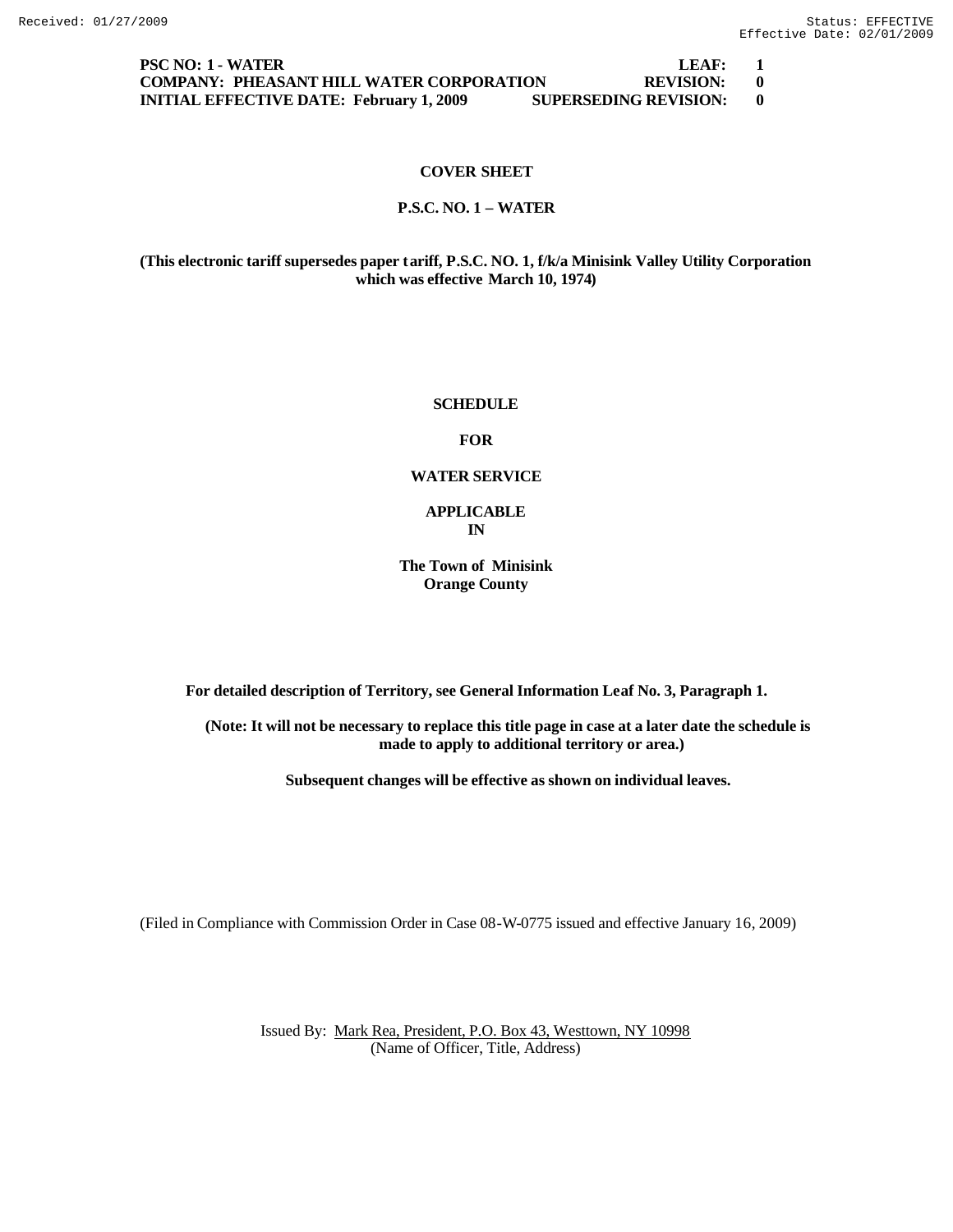| <b>PSC NO: 1 - WATER</b>                        | LFAF:                        |     |
|-------------------------------------------------|------------------------------|-----|
| <b>COMPANY: PHEASANT HILL WATER CORPORATION</b> | <b>REVISION:</b>             | - 0 |
| <b>INITIAL EFFECTIVE DATE: February 1, 2009</b> | <b>SUPERSEDING REVISION:</b> | - 0 |

# **TABLE OF CONTENTS**

|     | <b>GENERAL INFORMATION</b>                                 | <b>LEAF NO.</b> |
|-----|------------------------------------------------------------|-----------------|
| 1.  | Territory                                                  | 3               |
| 2.  | Application for Water Service                              | 3               |
| 3.  | Deposits - Security                                        | 3               |
| 4.  | Deposits - Interest                                        | $\overline{4}$  |
| 5.  | Deposits - Return                                          | $\overline{4}$  |
| 6.  | Deposits - Other                                           | $\overline{4}$  |
| 7.  | <b>General Rules</b>                                       | $5 - 6$         |
| 8.  | Metered Service                                            | $6 - 7$         |
| 9.  | <b>Unmetered Service</b>                                   | 7               |
| 10. | <b>Extension of Mains</b>                                  | $\overline{7}$  |
| 11. | Discontinuance of Service - Non-payment                    | $7 - 8$         |
| 12. | Discontinuance of Service - Other                          | $8 - 9$         |
| 13. | Discontinuance of Residential Service - Special Procedures | 9               |
| 14. | <b>Deferred Payment Agreements</b>                         | 9               |
| 15. | <b>Complaint Handling Procedures</b>                       | 10              |
| 16. | <b>Restoration of Service</b>                              | $10 - 11$       |
| 17. | <b>Interest on Customer Overpayments</b>                   | 11              |
| 18. | Regulation                                                 | 11              |
|     | <b>RATES</b><br>Service Classification No. 1               | 12              |

# **STATEMENTS**

State Drinking Water Revolving Fund Surcharge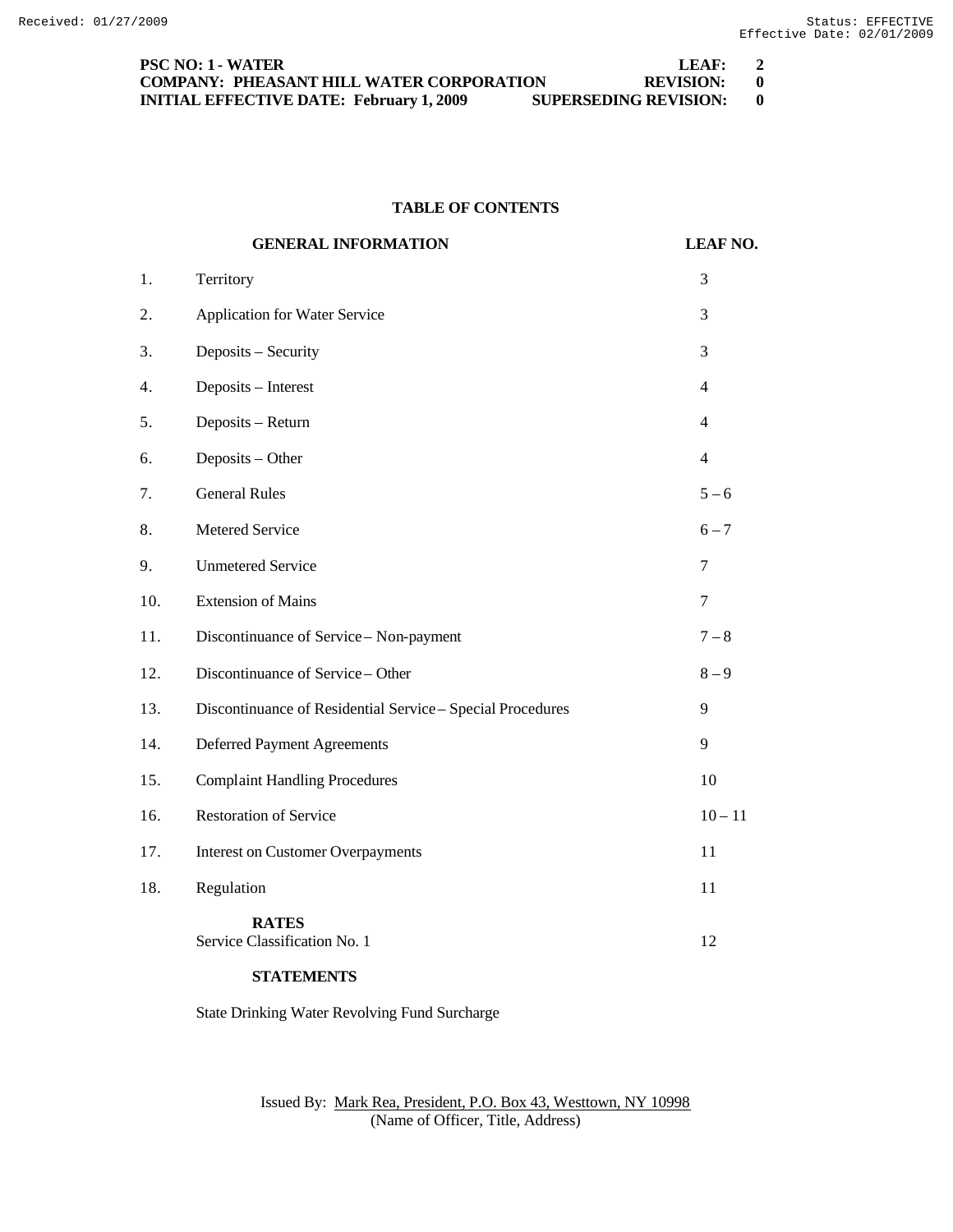## **PSC NO: 1 - WATER LEAF: 3 COMPANY: PHEASANT HILL WATER CORPORATION REVISION: 0 INITIAL EFFECTIVE DATE: February 1, 2009 SUPERSEDING REVISION: 0**

# **GENERAL INFORMATION**

1. Territory (County, Town Development, Streets, etc.)

Development of Pheasant Hill Town of Minisink Orange County

- 2. Application for Water Service
	- A. Written application for service may be required.
	- B. A separate application may be required for each premises.
	- C. Premises may be subject to inspection by the company.
	- D. Applications need not be accepted from customers with charges due on any water accounts with the company. The company must accept an application if the customer enters into a deferred payment agreement.
	- E. Service pipe installations are subject to company approval.
- 3. Deposits Security
	- A. As a condition of receiving service, the company may require a deposit from customers that are delinquent (having a bill remaining unpaid 23 days from the date mailed), seasonal, short term or temporary or who have had service terminated for non-payment during the preceding 6 months. In addition, a deposit may also be required from a non-residential customer whose credit has not been established with the company. A delinquent customer shall be provided with a written notice 20 days before the deposit is assessed which states that failure to make timely payments will permit the company to require a deposit from such customer.
	- B. Deposits from applicants and customers may not exceed two times the estimated average monthly bill for a calendar year, except in the case of customers whose usage varies widely where deposits may not exceed twice the average monthly bill for the peak season.
	- C. The company shall perform an annual review of the billing history of every customer who has a deposit with the company to assure that a deposit is still required under (3A) above and that the amount of the deposit conforms with (3B) above. The company reserves the right to review the deposit at any time. If a review shows that the deposit held falls short of the amount the company may require by 25 percent or more, the company may require the payment of an additional amount. If a review shows that the deposit held exceeds the amount required by 25 percent or more, the company shall refund the excess to the customer. The customer may request a downward revision of the deposit.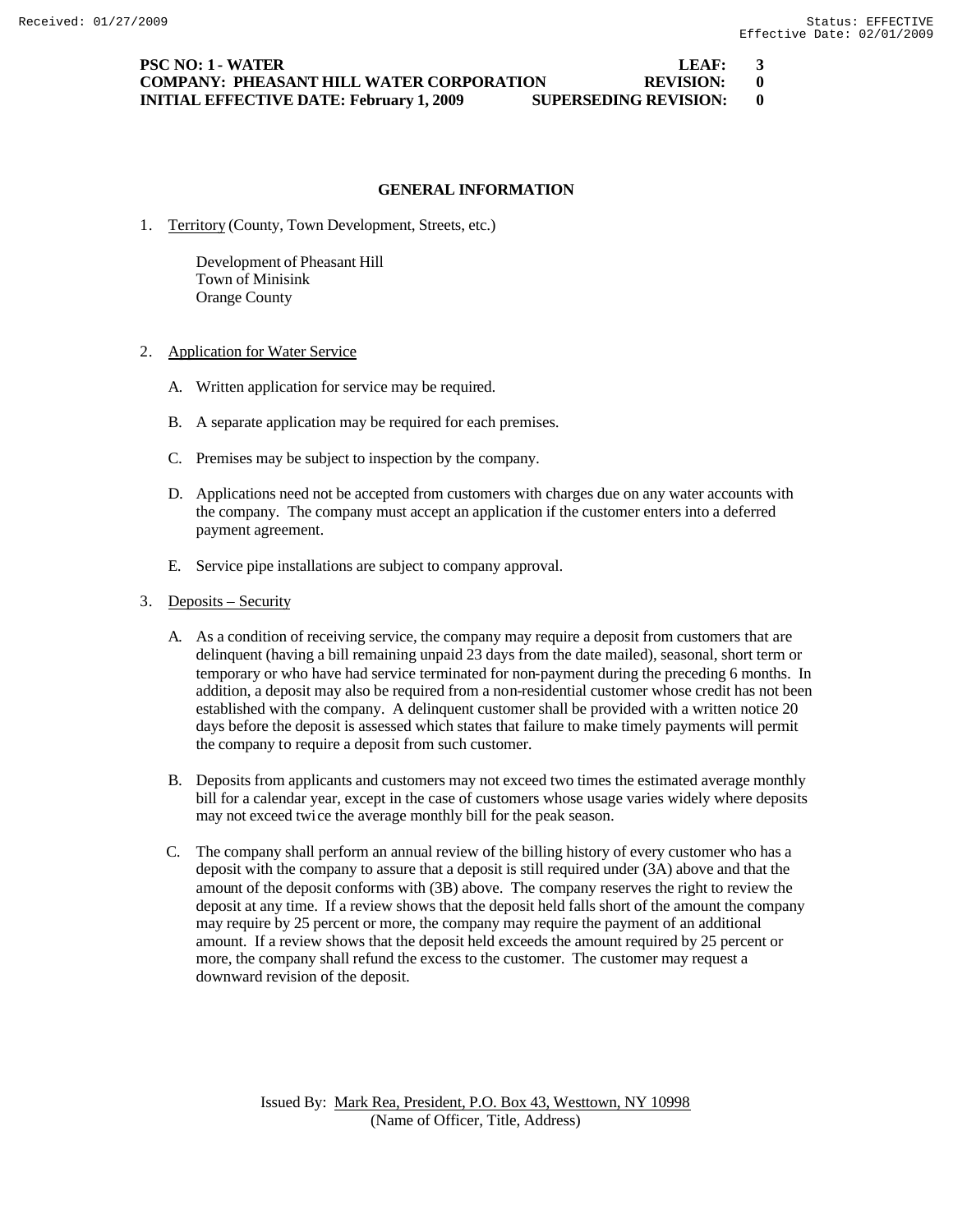# **PSC NO: 1 - WATER LEAF: 4 COMPANY: PHEASANT HILL WATER CORPORATION REVISION: 0 INITIAL EFFECTIVE DATE: February 1, 2009 SUPERSEDING REVISION: 0**

# **GENERAL INFORMATION**

4. Deposits – Interest

Every deposit shall earn simple interest at the rate per annum prescribed by the Public Service Commission. The interest must be paid to customers when the deposit is returned. If the deposit has been held for 12 consecutive months or more, the interest must be credited to the customer no later than the first bill rendered after the next succeeding first day of October and at the end of each succeeding 12 month period.

## 5. Deposits – Return

- A. The company shall return to a customer a deposit or portion of a deposit and all interest thereon no more than 30 days after:
	- (1) the day the account is closed and all bills are paid; or
	- (2) the date of the first bill for service rendered after a 12 month period during which time the customer was not delinquent, provided there is no other basis for the company to request a deposit; or
	- (3) a review of the deposit shows that a reduction of the deposit is warranted.
- B. A deposit or portion of a deposit plus interest thereon that is subject to return may be credited to the customer's account in the amount of any outstanding charges. If any balance remains, a refund check shall be issued.
- 6. Deposits Other
	- A. In the event that the applicant desires service for a trailer or other non-permanent structure, he shall deposit with the company all costs of the connection of such service. Said deposit shall bear simple interest as required above and shall be refunded at the end of 10 years, or sooner in the event that a permanent structure for such service connection is completed.
	- B. The company may also require deposits from customers to guarantee future payments as set forth in lawn sprinkler, main extension, or other forms of contracts which are in a form approved by the Public Service Commission. The interest rates for these deposits will be the same as the interest rates for security deposits and such interest will be credited to the customer as prescribed by Commission rules.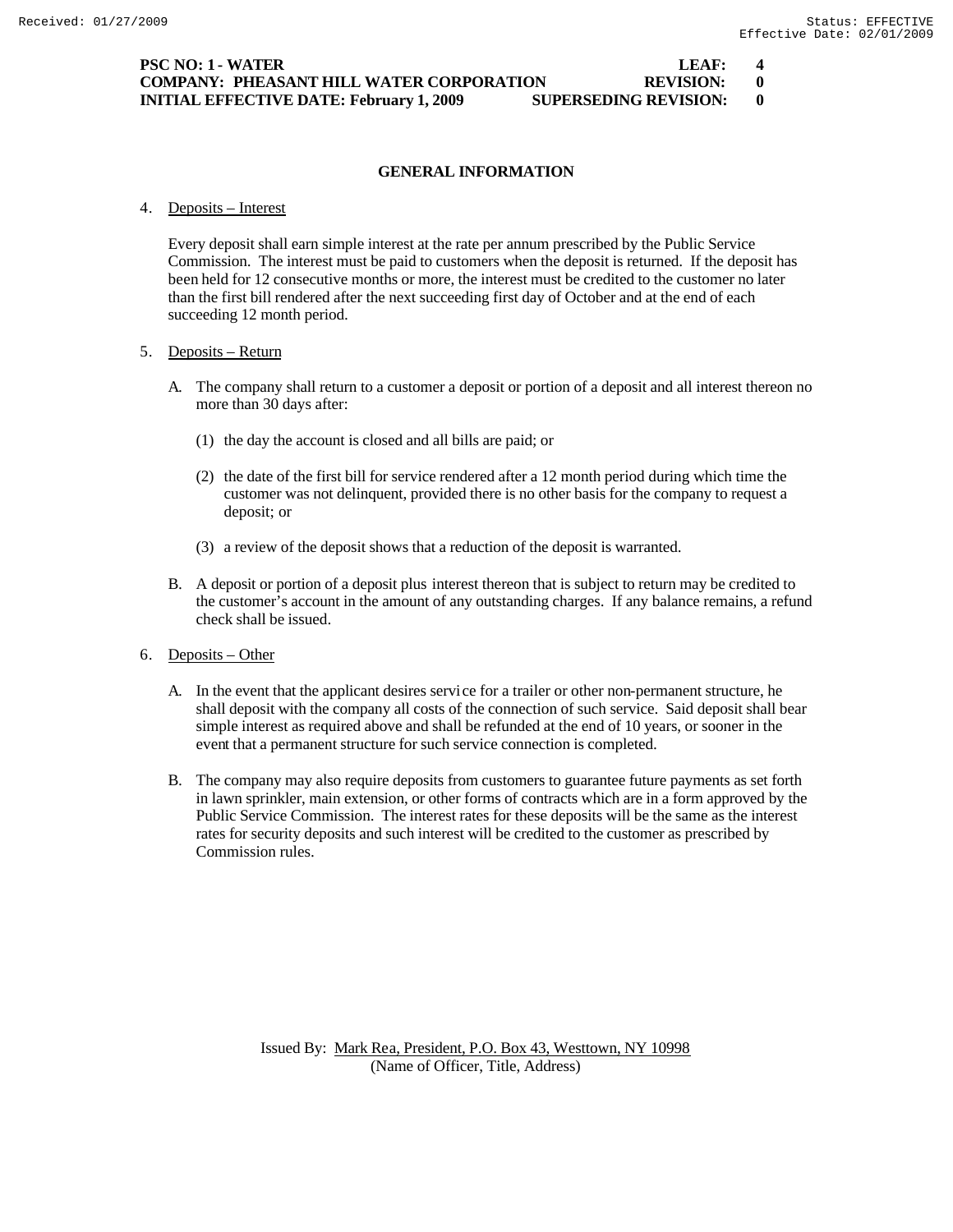## **GENERAL INFORMATION**

#### 7. General Rules

- A. Customers must provide 10 days' written notice prior to the date on which termination of service is requested or prior to a change of occupancy, until which date the customer will be responsible for payment of service.
- B. Fire hydrants shall not be used without the written permission of the company or unless in conformance with filed fire protection tariff provisions.
- C. The company will not be liable for damage resulting from the presence of its facilities, supply, or use of water service, except damage resulting from gross negligence of the company.
- D. The company may shut off water in its mains to make repairs and extensions. Where possible, proper advance notice will be made to customers affected.
- E. The use of water for sprinkling, swimming pools, or other less essential uses may be restricted or prohibited where such use may unreasonably reduce the adequacy of service for other domestic purposes.
- F. There must be a separate service for each premises.
- G. Installation of service pipes and mains will not normally be made when the ground is frozen.
- H. The customer is responsible for service pipes and plumbing within the property line. Any plumbing work done on the customer's service pipe is subject to approval by the company. No underground work shall be covered up until it has been inspected and approved by the company.
- I. All leaks on customer premises or the customer portion of the service pipe must be repaired as soon as possible.
- J. All mains, services (up to the property line) and other water system facilities will be maintained and replaced by the company.
- K. The company will supply water in the distribution system at pressures between 20 and 100 pounds per square inch (psi) and will strive, where practicable, to maintain a normal working pressure of 60 psi with a minimum of 35 psi. If the company makes changes to its system which cause the pressure to increase to over 100 psi to existing customers, the company will be responsible for the first installation of the necessary equipment in the customer's premises. From that point on the equipment will be considered part of the customer's internal plumbing and the customer will be responsible for its maintenance or replacement. If a water pressure reducing valve, in the customer's or applicant's opinion, is necessary or desired to safeguard the plumbing, it is the customer's or applicant's responsibility to purchase, install and maintain this equipment. Where a pressure reducing valve is used it is also advisable to install a suitable pressure relief valve. All installations will comply with the local building codes and standards and are considered a part of the customer's internal plumbing.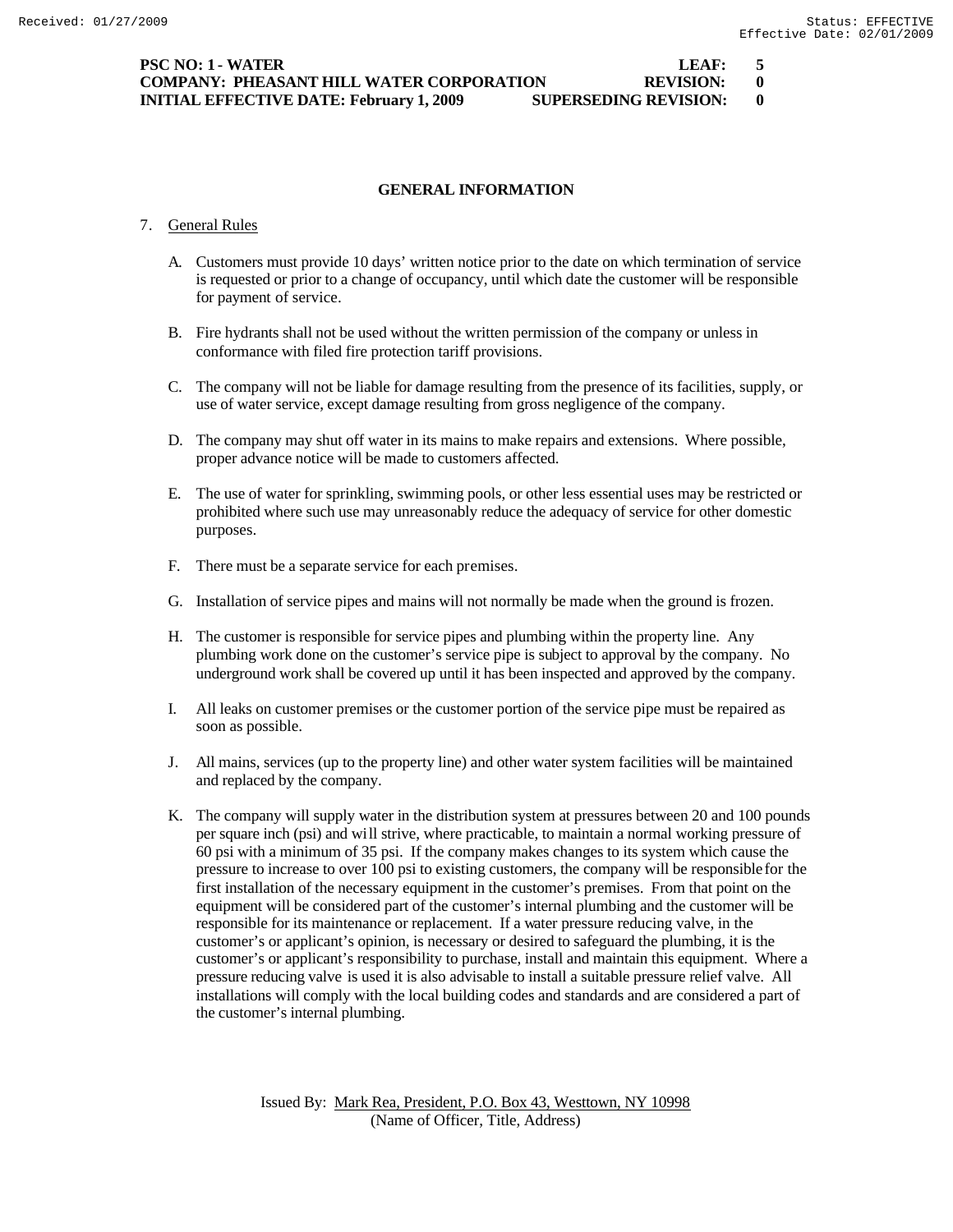# **PSC NO: 1 - WATER LEAF: 6 COMPANY: PHEASANT HILL WATER CORPORATION REVISION: 0 INITIAL EFFECTIVE DATE: February 1, 2009 SUPERSEDING REVISION: 0**

# **GENERAL INFORMATION**

- L. Where an applicant is seeking service at an elevation or gradient which could not otherwise be adequately serviced by existing plant, the company will require that the applicant bear the additional cost of providing such extraordinary service, or in the alternative, require the applicant to purchase, install and maintain the necessary special equipment, such as a hydro-pneumatic system, needed to serve the premises. The installation of a hydro-pneumatic system as part of the customer's internal plumbing may be subject to approval of the Health Department and should comply with local building codes and standards.
- M. Cross connections to water sources other than the company's or with other facilities are strictly prohibited. Customers must, at their expense, install and maintain such backflow prevention devices as may be required by the company in accordance with good water works practice or applicable laws or regulations.
- N. Customers must permit company representatives to enter their premises on reasonable request for purposes relating to the operation and maintenance of the company's system, including inspection of the customer's and the company's facilities, installation, reading, testing, replacement and removal of meters, and terminating and restoring service.
- O. No person shall maliciously, willfully or negligently break, damage, destroy, uncover, deface, block access to or tamper with any pipe, valve, meter, structure, appurtenance or equipment which is a part of the water works system.
- 8. Metered Service (if applicable and provided for in Service Class No. \_\_\_ or Nos. \_\_ )
	- A. A meter of a type approved by the Commission is required for each premises.
	- B. The company will furnish, install, and maintain the meter. Unless the meter register is set at zero, the company shall attach a tag with the date and meter dial reading at the time of installation.
	- C. The customer will provide a location for the meter acceptable to the company and will be responsible for the cost of repairing damage resulting from human interference, frost, backflow of hot water, or other such causes.
	- D. Where the company agrees it is necessary to set a meter outside the building, it shall be installed at the expense of the customer in a pit acceptable to the company which is both water-tight and frostproof. The cover of the pit shall be fastened with a convenient locking device. Where the distance from the property line to the front wall of the building is greater than 75 feet, the company may require that the meter be set in a pit at or near the property line. If the pit is to be installed on property not owned or controlled by the customer, written consent of the owner of the property shall be obtained prior to the installation.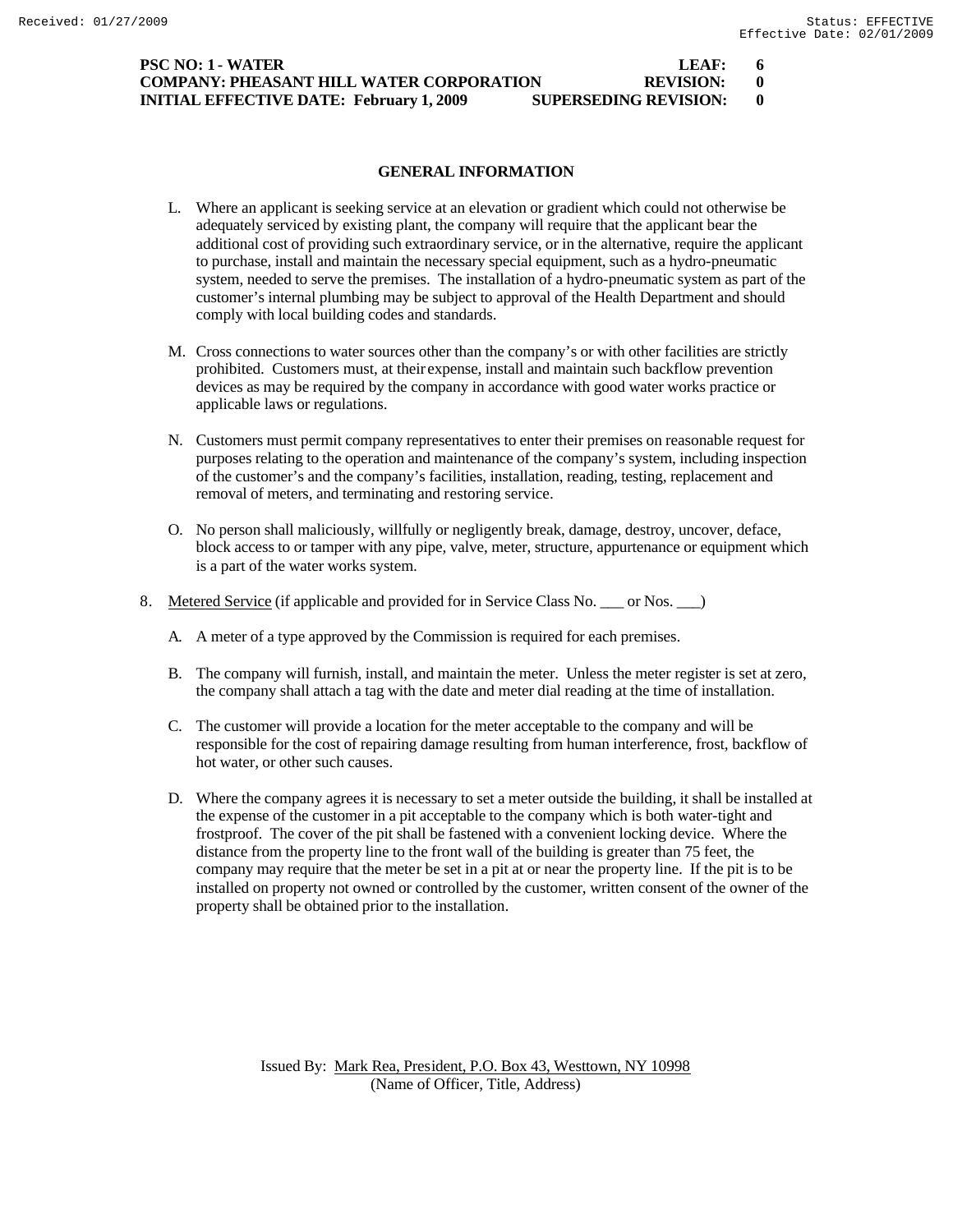## **PSC NO: 1 - WATER LEAF: 7 COMPANY: PHEASANT HILL WATER CORPORATION REVISION: 0 INITIAL EFFECTIVE DATE: February 1, 2009 SUPERSEDING REVISION: 0**

## **GENERAL INFORMATION**

- E. The company reserves the right to remove, test, and replace the meter.
- F. The company shall afford the customer an opportunity to verify the final reading of any water meter removed from the premises and obtain the customer's signature on a meter removal card which shows the date removed and the reading.
- G. Meters will be tested in conformance with rules of the Public Service Commission. In the case of a disputed account involving the accuracy of the meter, the company will have the meter tested upon the request of the customer. Should the customer request to have a second meter test within 1 year, the customer will be responsible for the actual cost incurred to have the meter tested including the cost to remove the meter, payable in advance to the company. This fee will be refunded if the meter's final weighted average is found to register in excess of 100 percent. Adjustments in bills for over-registration of the meter will be made in accordance with the current rules of the Public Service Commission.
- H. Bills will show meter readings and the dates read.
- I. Bills will be reasonably estimated where a meter has been inaccessible and will be so indicated on the bill.
- J. Where a meter has ceased to register or its percentage of accuracy cannot be determined, an estimated bill for the current period may be rendered. For all other periods the bill shall be the minimum applicable charge.
- 9. Unmetered Service (if applicable and provided for in Service Class No. \_\_\_ or Nos. \_\_\_)

All applicable provisions of this tariff shall apply.

10. Extension of Mains

Mains will be extended in conformance with Commission Rules and Regulations found in 16 NYCRR, Part 501.

11. Discontinuance of Service – Non –Payment

Service may be discontinued under the following provisions: for non-payment of any amount due for water supplied, for failure to make any payment due under a deferred payment agreement or for meter repairs (see Section 8C), for failure to post a required deposit or for failure to pay any fee or charge accruing under the contract or tariff.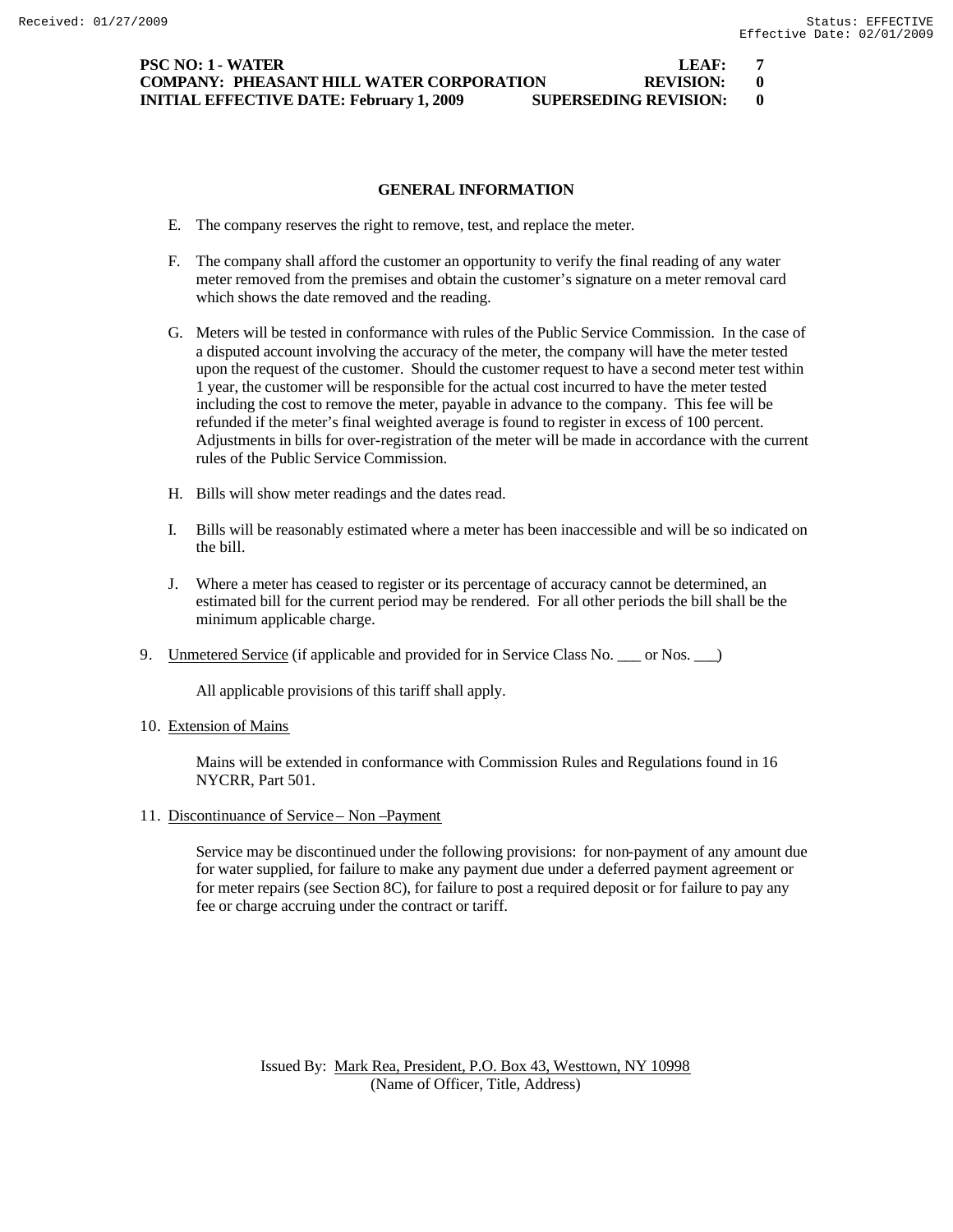# **PSC NO: 1 -WATER COMPANY: PHEASANT HILL WATER CORPORATION INITIAL EFFECTIVE DATE: April 1, 2014**

#### **LEAF: 8 REVISION: 1 SUPERSEDING REVISION: 0**

#### **GENERALINFORMATION**

- A. A bill not paid within 23 days of mailing is considered delinquent, and the company may discontinue service after complying with 16 NYCRR, Part 533 which requires: (1) 15 days written notice if served personally, or (2) 15 days after a registered letter containing such notice has been signed or refused, or (3) 18 days after mailing written notice in a post-paid wrapper. Service will not be re-established w1til payment of all proper arrears, charges and deposits is made or a deferred payment agreement is entered into. Receipt of a subsequently dishonored negotiable instrument in response to a notice of discontinuance shall not constitute payment of the customer's account and the company shall not be required to issue additional notice prior to discontinuance. There will be a charge for processing all returned checks equal to the bank charge plus a handling fee of \$25.00 (not to exceed the maximum allowed by Section 5-328 of General Obligations Law).
- B. The company will not discontinue service to residential premises for non-payment of bills on a Friday, Saturday, Sunday, public holiday (as defined in General Construction Law), or on a day on which the utility's main office is closed . Discontinuance can only take place from Monday to Thursday between the hours of 8 a.m. and 4 p.m.
- C. The company will not discontinue service for non-payment of bills to any person or entity receiving public assistance if the payment for such service is to be paid directly by the Department of Social Services or by the local Social Services representatives.
- 12. Discontinuance of Service Other
- A. Service rendered under any application, contract or agreement may be discontinued by the company after reasonable notice for any of the following reasons:
	- (1) For willful or indifferent waste of water due to any cause or for non-authorized use of water.
	- (2) For failure to protect from damage the meter and connection, or for failure to protect and maintain the service pipe or fixtures on the property of the customer in a condition satisfactory to the company.
	- (3) For tampering with any meter, connections, service pipe, curb cock, seal or any other appliance of the company controlling or regulating the customer's water supply.
	- (4) For failure to provide the company's employees reasonable access to the premises supplied, or for obstructing the way of ingressto the meter or any other appliances controlling or -
	- (5) In case of vacancy of the premises.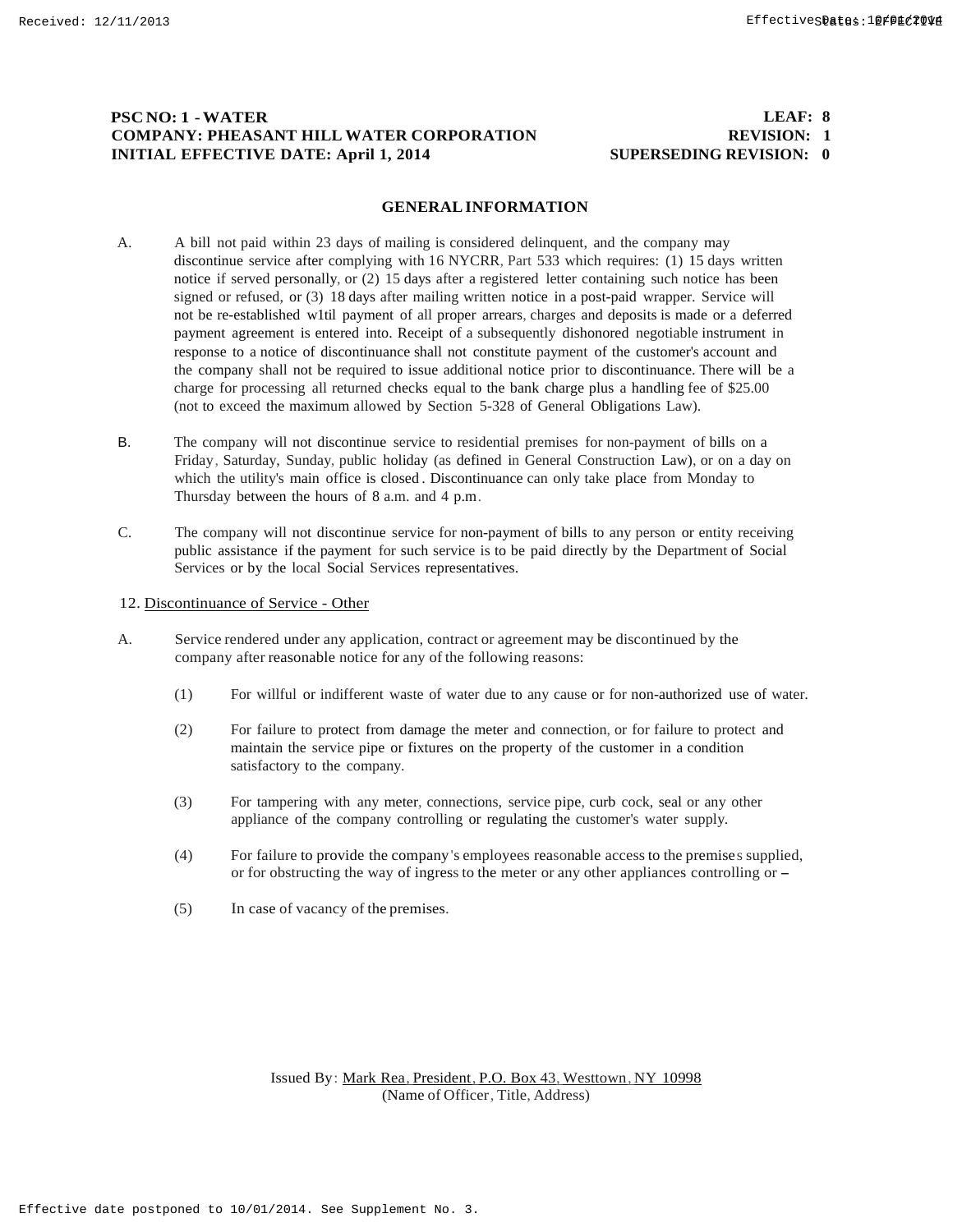## **GENERAL INFORMATION**

- (6) For cross connections.
- (7) For submetering or reselling water.
- (8) For non-compliance with water usage restrictions.
- (9) For violation of any rule or regulation of the company as filed with the Public Service Commission, provided such violation affects the reliability or integrity of the water system.
- B. Written notice of discontinuance of service shall contain the information required by 16 NYCRR Section 533.3 and will be given except in those instances where a public health hazard exists.
- C. The company may, at any time, temporarily discontinue water service in case of accident, or for the purpose of making connections, alterations, repairs, changes, etc.
- D. Except as stated in the preceding paragraph, or in the case of a violation that threatens the integrity of the water system, the company shall not discontinue service to any customer on a Friday, Saturday, Sunday, Public Holiday or on a day when the company is not open for business. Public Holiday shall refer to those holidays defined in the General Construction Law.

#### 13. Discontinuance of Residential Service – Special Procedures

If termination of service would result in serious impairment to health and safety, the company must delay the termination of service or, if service has already been terminated, must restore service, for thirty days under the following conditions.

- A. all occupants are either blind, disabled, 62 years of age or older or 18 years of age or under;
- B. a medical emergency exists; or
- C. if heating would be affected between November 1 and April 1.

It is the customer's responsibility to notify the company that such conditions exist and to provide any required documentation. The company may require that the customer make appropriate arrangements to pay any arrears as well as pay current bills.

#### 14. Deferred Payment Agreements

In addition to those circumstances in Section 13, the company will consider granting customers reasonable payment terms in cases where a customer is threatened with termination of service, or where the company has issued a backbill to a customer. Any such agreement may require the customer to make a reasonable down payment, and to pay bills when issued.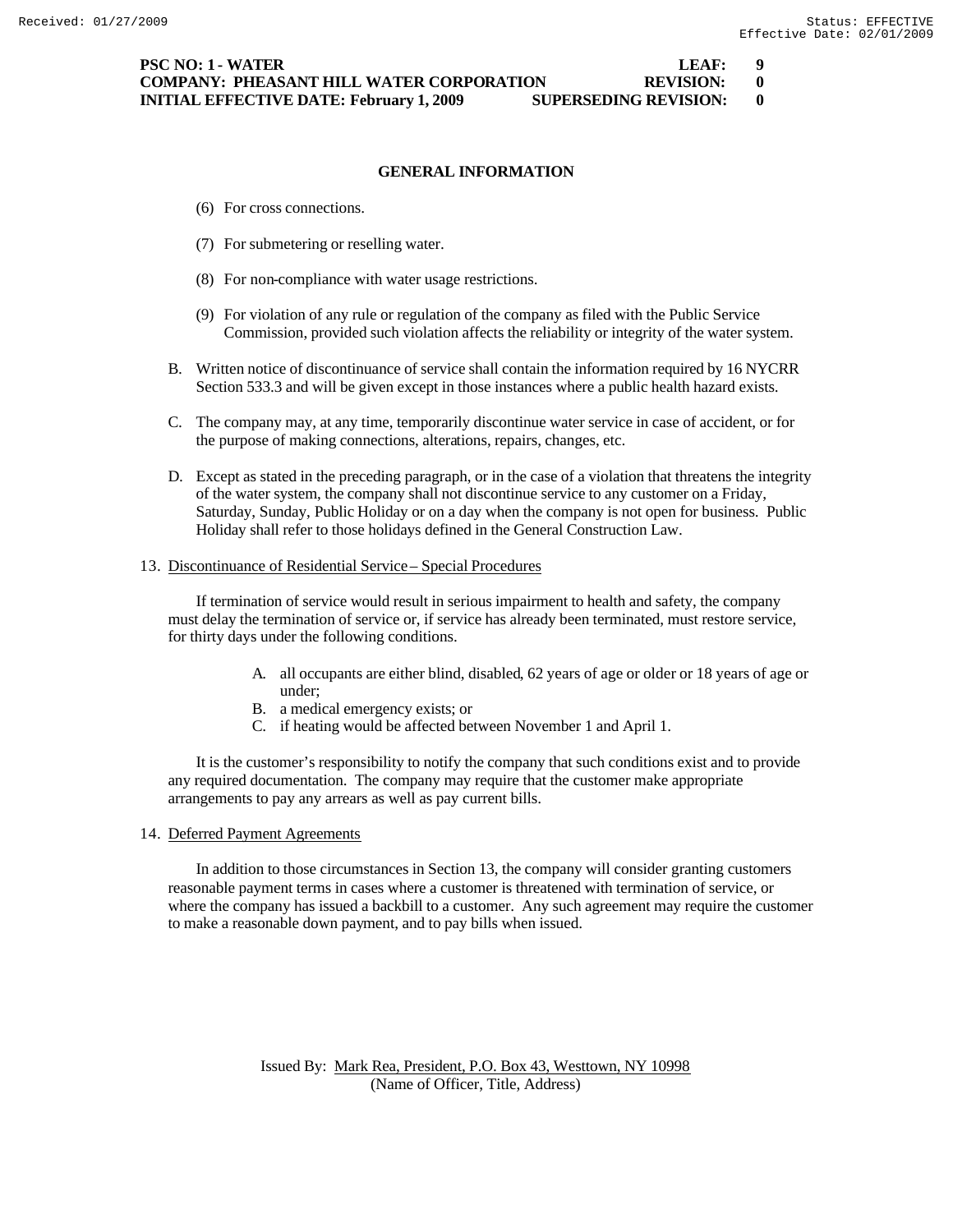# **PSC NO: 1 –WATER LEAF: 10 COMPANY: PHEASANT HILL WATER CORPORATION REVISION: 1 INITIAL EFFECTIVE DATE: April 1, 2014 SUPERSEDING REVISION: 0**

#### **GENERAL INFORMATION**

#### 15. Complaint Handling Procedures

- A. The company will promptly investigate and evaluate all complaints received from customers regarding bills for service rendered or required deposits. The results of the company 's findings will be reported to the customer. During the period of investigation and evaluation, service will not be discontinued, nor shall a new notice of termination be issued, provided, however, that the customer will be required to pay the undisputed portion of any balance due, which may include bills for current usage .
- B. After the completion of such an investigation, if the company determines that the disputed service has been rendered, or that the disputed charge or deposit is proper in whole or in part, the company may require that the full bill or deposit be paid. Appropriate notices of the determination shall be given to the customer, and where notice of discontinuance of service was previously sent, or is served with the determination, such notice shall include a statement advising the customer of the availability of the Commission's complaint handling procedures, including the address and telephone number of the Department's Consumer Services Division. Where prior notice of discontinuance was sent, company procedure provides for discontinuance of service if customer fails to pay the proper amount due and owing within 5 days after notice of the company determination was served personally on the customer or at least 8 days after mailing of the notice. Under no circumstances will discontinuance of service occur ifso precluded by the Commission.
- C. In situations where the complaint procedures of the Commission have been invoked and it is determined that the disputed service has been rendered or that the disputed charge or deposit is proper and prior notice of discontinuance was sent, a customer's service will not be discontinued for failure to pay the amount found due and owing until at least 5 days after notice of the Commission's determination, where personal service is made, or at least 8 days after mailing of such a notice.

#### 16.Restoration of Service

#### 17.

A charge will be made to restore service after discontinuance at the customer's request, for nonpayment or for violation of these rules.

This charge will be \$50.00 during normal business hours (8:00 a.m. to 4:00 p.m., Monday through Friday), \$75.00 outside of normal business hours Monday through Friday and \$100.00 on weekends or public holidays. The holidays for which the \$100.00 charge will apply are as follows:

New Year's Day Dr. Martin Luther King, Jr. Day Lincoln's Birthday Washington'sBirthday Memorial Day Independence Day

Labor Day Columbus Day Veteran's Day ThanksgivingDay Christmas Day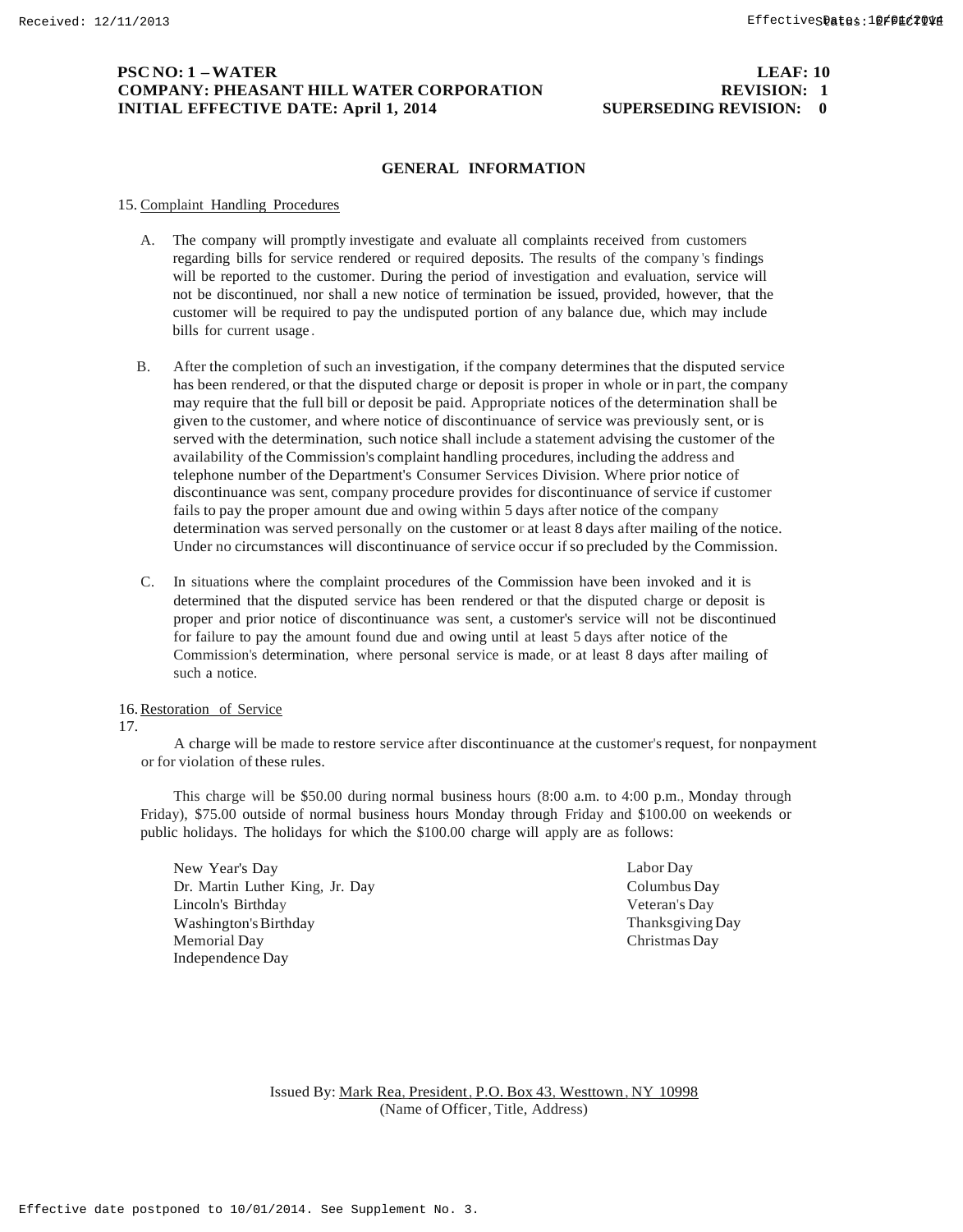## **PSC NO: 1 - WATER LEAF: 11 COMPANY: PHEASANT HILL WATER CORPORATION REVISION: 0 INITIAL EFFECTIVE DATE: February 1, 2009 SUPERSEDING REVISION: 0**

### **GENERAL INFORMATION**

In a case where service is being restored after discontinuance for non-payment, the company may require full payment of all arrears as well as the restoration of service charge. If the company and the customer have entered into some form of payment agreement, the agreed upon down payment may be required before service will be restored.

If it becomes necessary to disconnect service at the main because of willful acts of a customer, the service restoration charge will include the actual costs incurred by the company to disconnect and reconnect the service.

17. Interest on Customer Overpayments

The company will provide interest on a customer overpayment as follows:

- A. A customer overpayment is defined as payment by the customer to the company in excess of the correct charge for water service supplied to the customer which was caused by erroneous billing by the utility.
- B. The rate of interest on such amounts shall be the greater of the unadjusted customer deposit rate or the applicable late payment rate, if any, for the service classification under which the customer was billed. Interest shall be paid from the date when the customer overpayment was made, adjusted for any changes in the deposit rate or late payment rate, and compounded monthly, until the date when the overpayment was refunded.
- C. The company will not pay interest on customer overpayments that are refunded within 30 days after such overpayment is received by the company.

# 18. Regulation

All matters, rules and other situations concerning the rendering of water service which are not specifically covered herein or in a provision of the New York State Codes, Rules and Regulations and which are subject to the jurisdiction of the Public Service Commission, and for which a customer and the company cannot agree as to an equitable and fair solution will be referred to said Commission to be resolved. Either the customer or the company may request that a rule or provision of this tariff be changed for a particular situation.